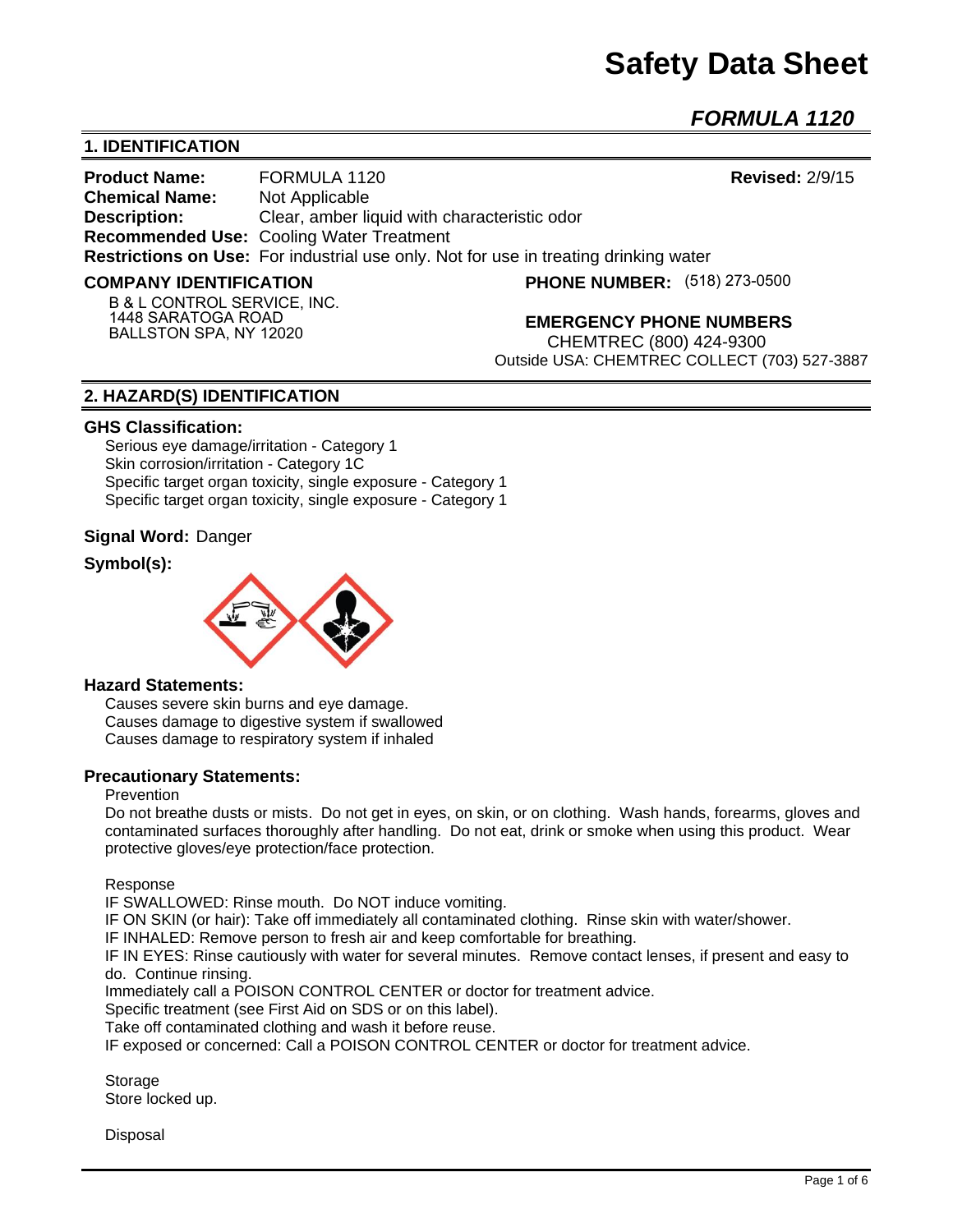Dispose of contents/container in accordance with local, regional, national and international regulations.

# **Hazards Not Otherwise Classified:** None Known.

**Percentages of Components with Unknown Acute Toxicity:** 

Inhalation: 20%

# **3. COMPOSITION / INFORMATION ON INGREDIENTS**

| <b>CHEMICAL INGREDIENTS</b>         | CAS NO.*           | PERCENT (%)** |
|-------------------------------------|--------------------|---------------|
| POTASSIUM HYDROXIDE                 | 1310-58-3          | $1\% - 11\%$  |
| TOLYLTRIAZOLE, SODIUM SALT          | 64665-57-2         | $< 5\%$       |
| HYDROXYETHYLIDENE DIPHOSPHONIC ACID | 2809-21-4          | $< 5\%$       |
| MOLYBDATE SALT                      | 10102-40-6         | M             |
| ACRYLIC COPOLYMER                   | Proprietary        | M             |
| SODIUM POLYACRYLATE                 | <b>PROPRIFTARY</b> | M             |
|                                     |                    |               |

**Legend: L=<1%; M=1-10%; H=>10%**

**\* Exposure limit and regulatory information in Sections 8 & 15**

**\*\* Exact percentage is a trade secret. Concentration range is provided to assist users in providing appropriate protections.**

# **4. FIRST AID MEASURES**

- **Eye Contact:** Immediately flush eyes with a directed stream of cool, clear water for at least 30 minutes. Forcibly holding eyelids apart to ensure complete irrigation of all eye and lid tissues. Remove contact lenses, if present, after the first 5 minutes, then continue rinsing eye. Do not allow individual to rub their eyes. Get medical attention urgently, preferably from an ophthalmologist. Do not transport the victim until the recommended flushing period is completed, unless a portable emergency eye wash bottle is immediately available.
- **Skin Contact:** Immediately wash skin with soap and plenty of water while removing contaminated clothing, for at least 15-20 minutes. Call a poison control center or doctor for treatment advice. Do not take contaminated clothing home to be laundered. Shoes and other leather items which cannot be decontaminated should be disposed of properly. Suitable emergency safety shower facility should be immediately available.
- **Inhalation:** No adverse effects anticipated by this route of exposure. If effects occur, remove patient to fresh air and give artificial respiration via a suitable mechanical device such as a bag and mask if required and get medical attention. Do not use mouth-to-mouth resuscitation.
- **Ingestion:** Do not induce vomiting. Rinse mouth with copious quantities of water first and get immediate medical attention. Drink several glasses of water. Never give anything by mouth to an unconscious person. If vomiting occurs, keep airways clear.
- **Note to Physician:** There is no specific antidote. Treatment of overexposure should be directed at the control of symptoms and the clinical condition of the patient. Aspiration may cause lung damage. Probable mucosal damage may contraindicate the use of gastric lavage.

## **Most Important Symptoms/Effects:**

- **Eye Contact:** May cause severe irritation or burns. Prolonged contact may cause irreversible damage and/or blindness.
- **Skin Contact:** Prolonged contact may cause severe irritation or burns. Severity is generally determined by concentration of solution and duration of contact.
- **Inhalation:** Inhalation of mist may be irritating; a stinging sensation may be experienced. May cause damage to the upper respiratory tract and lungs under severe conditions.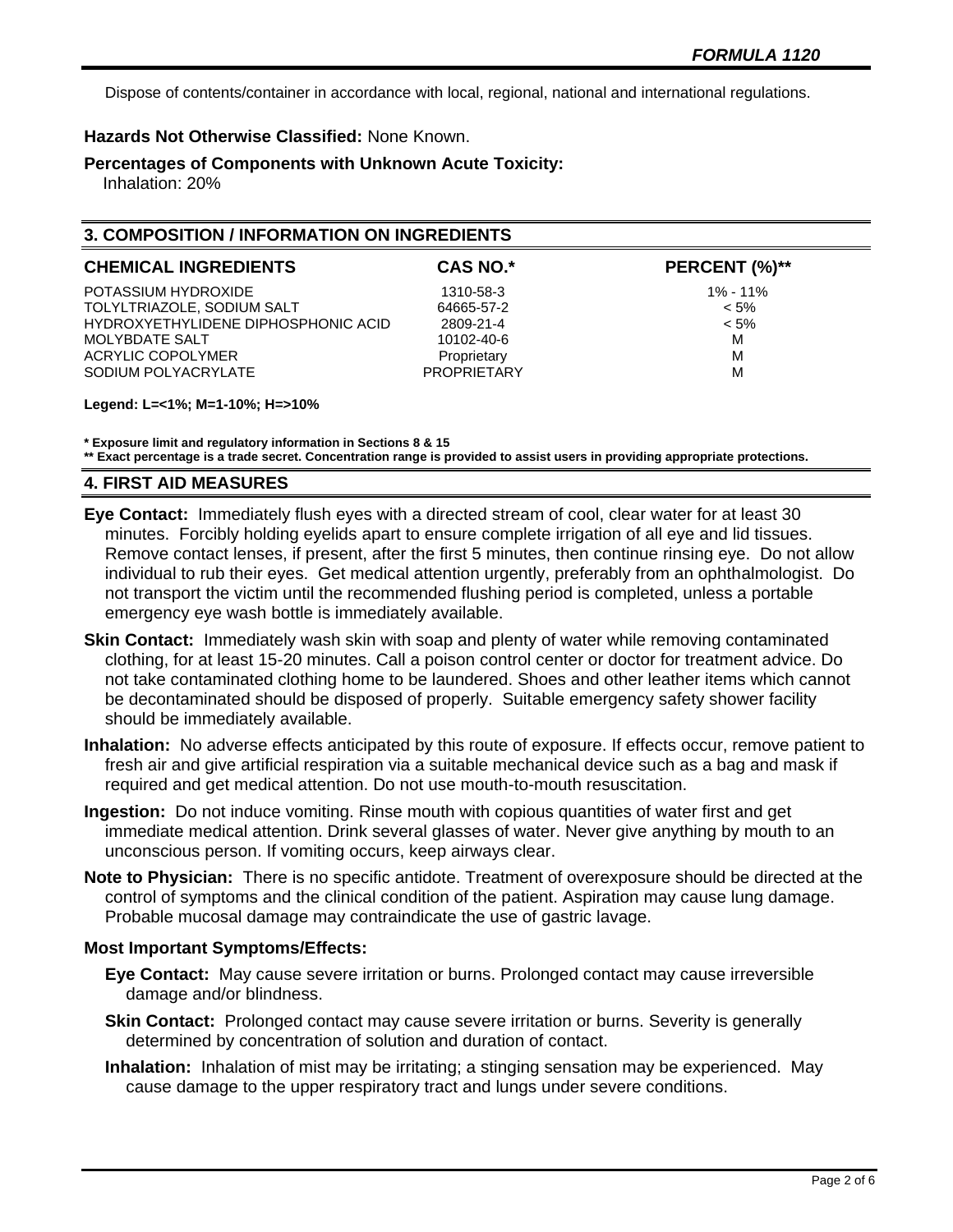**Ingestion:** May be toxic. May cause severe irritation or burns of the mouth, throat, and internal tissues resulting in possible nausea and/or vomiting. Large amounts can result in acute toxic effects which may be fatal.

**Indication of Immediate Medical Attention and Special Treatment, if Necessary:** Other than acute, none known. See section 11 for toxicological information.

# **5. FIRE FIGHTING MEASURES**

- **Suitable (and Unsuitable) Extinguishing Media:** Any media suitable for the surrounding fire.
- **Specific Hazards Arising from the Chemical:** Product is corrosive to eyes, skin, and respiratory system. Closed containers may rupture (due to buildup of pressure) when exposed to extreme heat. If evaporated to dryness, some product residuals may burn. Thermal decomposition may release oxides of carbon and nitrogen.

**Special Protective Equipment and Precautions for Fire-Fighters:** Wear self-contained breathing apparatus and full turn-out gear. Approach fire from upwind direction. If possible, move containers away from fire. Cool fire exposed containers with water spray. If containers rupture or leak, product may evolve irritating or toxic gas under extreme heat. Contain runoff.

# **6. ACCIDENTAL RELEASE MEASURES**

# **Spill Containment and Clean-up Instructions:**

Wear suitable protective equipment found in section 8. Small spills may be flushed with copious quantities of water, preferably to a sanitary sewer or waste treatment facility. Larger spills may be absorbed in sawdust or other absorbent and sweepings disposed of in an approved landfill. The area may then be flushed with copious quantities of water. Floor may be slippery; use care to avoid falling. Avoid release of this product into the environment to prevent contamination of soil, sewers, natural waterways and/or groundwater. See Section 12 for Ecological Information.

# **7. HANDLING AND STORAGE**

## **Handling and Storage:**

Store in a cool, dry, well ventilated area, between 10°C and 49°C. Keep containers tightly closed when not in use and follow all recommended safety precautions when handling the material. Keep out of sun and away from heat or open flame. Keep away from incompatible materials. See Section 10 for incompatible materials.

# **8. EXPOSURE CONTROL / PERSONAL PROTECTION**

**Engineering Controls:** General ventilation expected to be satisfactory

# **PERSONAL PROTECTION EQUIPMENT**

**Respiratory:** Not normally required unless misting occurs. Wear an OSHA or NIOSH approved respirator.

**Eyes and Face:** Chemical resistant goggles or face shield.

**Hands and Skin:** Chemical resistant rubber, neoprene latex or PVC

**Other Protective Equipment:** Eyewash station in area of use. Wear long sleeve shirt, long pants, and boots.

# **EXPOSURE GUIDELINES**

## **Exposure Limits:**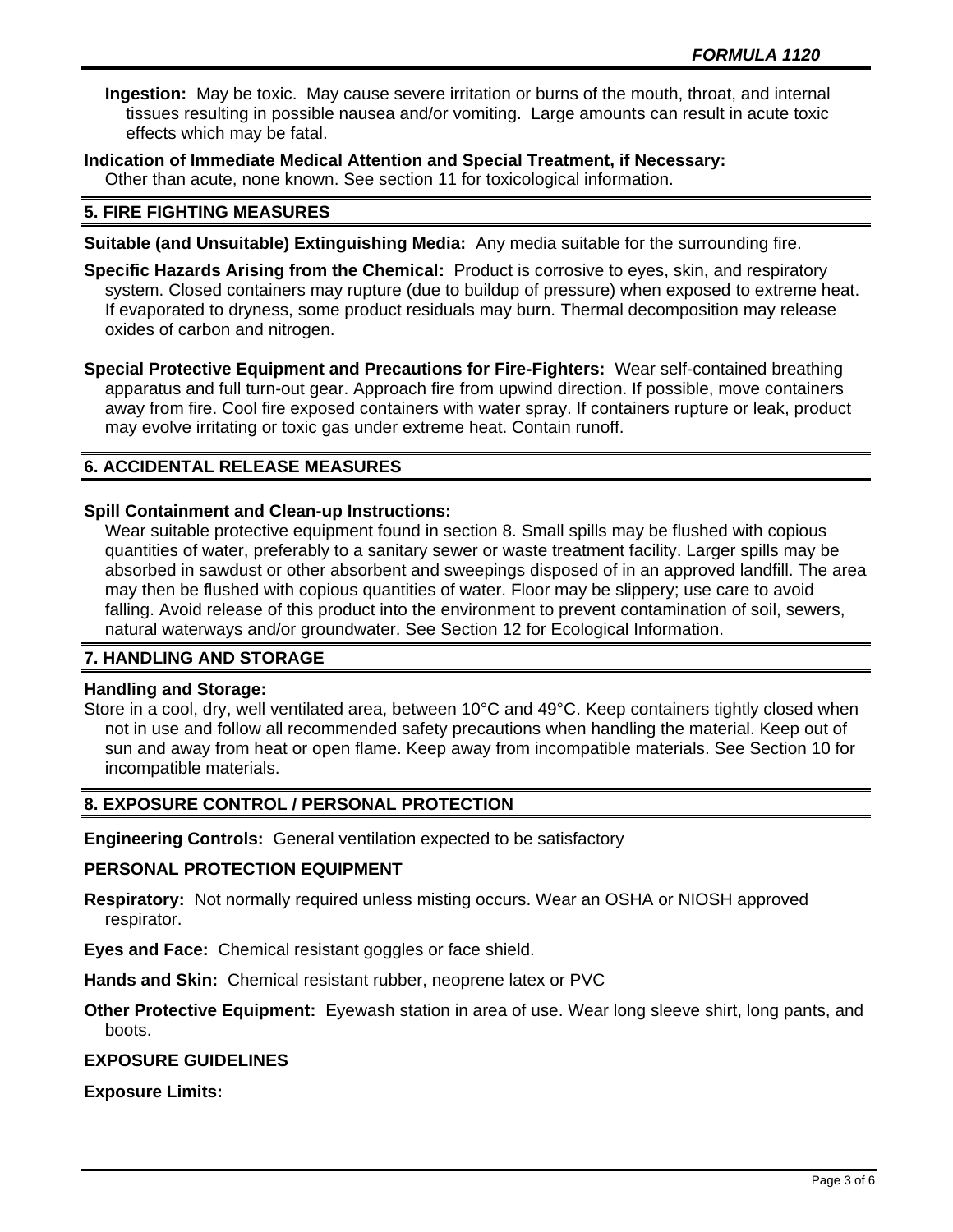**COMPONENT TLV** MOLYBDATE SALT 0.5 mg/m<sup>3</sup>(Mo) POTASSIUM HYDROXIDE 2mg/m<sup>3</sup>/15M

# **9. PHYSICAL AND CHEMICAL PROPERTIES**

| <b>Appearance and Odor:</b>         | Clear, amber liquid with characteristic odor |                                        |                        |
|-------------------------------------|----------------------------------------------|----------------------------------------|------------------------|
| <b>Odor Threshold:</b>              | N.D.                                         | <b>Vapor Pressure:</b>                 | N.A.                   |
| pH (undiluted):                     | $13.0 - 13.5$                                | <b>Vapor Density:</b>                  | ا>                     |
| <b>Freeze Point:</b>                | $<$ 0°C (32°F)                               | Specific Gravity(@22°C):               | $1.180 - 1.190$        |
| <b>Boiling Point:</b>               | >100°C (212°F)                               | <b>Solubility in Water:</b>            | Complete               |
| <b>Flash Point:</b>                 | None                                         | <b>Partition Coefficient:</b>          | N.D. (n-octanol/water) |
|                                     |                                              | <b>Auto-Ignition Temperature:</b>      | N.D.                   |
| <b>Evaporation Rate:</b>            | 1.0                                          | <b>Decomposition Temperature: N.D.</b> |                        |
| Flammability (solid, gas): No       |                                              | <b>Viscosity:</b>                      | N.A.                   |
| Flammable Limits in Air: LFL - N.A. |                                              |                                        |                        |
|                                     | $UFL - N.A.$                                 |                                        |                        |

# **10. STABILITY AND REACTIVITY**

**Reactivity:** Not normally reactive at normal temperatures and pressure.

**Chemical Stability:** Stable under normal conditions

**Possibility of Hazardous Reactions:** Will not occur under normal conditions.

**Conditions to Avoid:** Avoid excessive heat, sparks or open flames.

**Incompatible Materials:** Concentrated acids or oxidizing agents.

**Hazardous Decomposition Products:** Thermal decomposition may release oxides of carbon and nitrogen.

# **11. TOXICOLOGICAL INFORMATION**

**Ingestion Testing:** Rat, LD50: 3,667 mg/kg\*

**Skin Testing:** Rabbit, LD50: > 5,000 mg/kg

**Inhalation Testing:** None established for this product.

\*Calculated based on GHS acute toxicity formula.

# **CHRONIC TOXICITY DATA**

**Sensitization Testing:** None established for this product.

**Other Testing:** None established for this product.

**Routes of Exposure:** Eyes, Ingestion, Inhalation, Skin.

**Eye Contact:** May cause severe irritation or burns. Prolonged contact may cause irreversible damage and/or blindness.

**Skin Contact:** Prolonged contact may cause severe irritation or burns. Severity is generally determined by concentration of solution and duration of contact.

**Inhalation:** Inhalation of mist may be irritating; a stinging sensation may be experienced. May cause damage to the upper respiratory tract and lungs under severe conditions.

**Ingestion:** May be toxic. May cause severe irritation or burns of the mouth, throat, and internal tissues resulting in possible nausea and/or vomiting. Large amounts can result in acute toxic effects which may be fatal.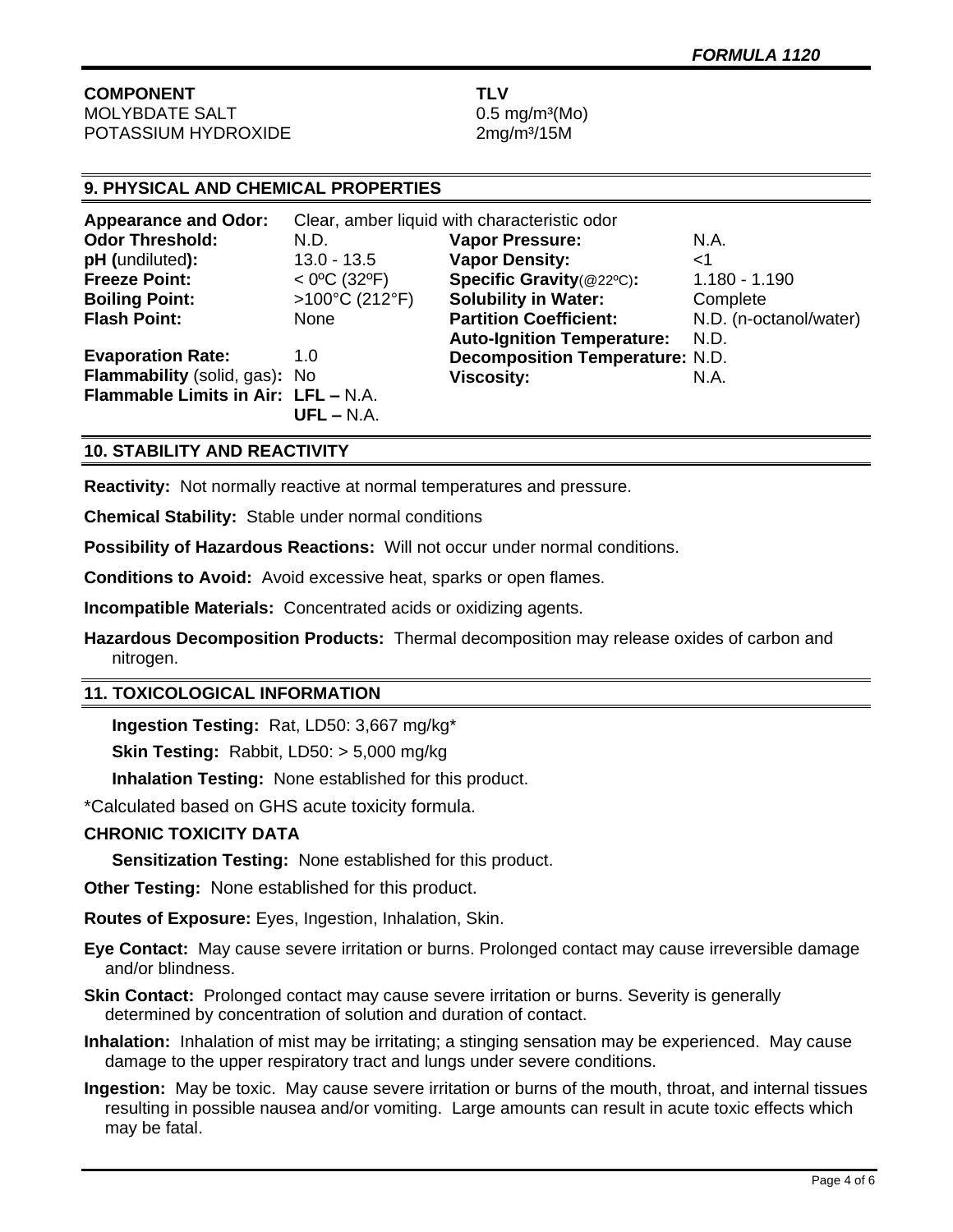**Medical Conditions Aggravated by Exposure:** None known.

**Chronic Effects from Repeated Overexposure:** Other than short term effects, none established.

# **12. ECOLOGICAL INFORMATION**

#### **Aquatic Toxicity Data:**

 Invertebrate: Daphnia magna, EC50/48hr: 802 mg/l Fish: Rainbow trout, LC50/96hr: 584 mg/l \*Calculated based on GHS acute aquatic toxicity formula.

**Product Fate Data:** None established for this product.

**Biodegradation Data:** None established for this product.

#### **13. DISPOSAL CONSIDERATIONS**

**Waste Disposal:** Dispose of in accordance with local, regional, national and international regulations. Contact the Hazardous Waste representative at the nearest EPA Regional Office for guidance. Container Disposal: Triple rinse container (or equivalent) promptly after emptying and offer for reconditioning if appropriate. Empty the rinsate into application equipment or a mix tank or store rinsate for later use or disposal.

## **14. TRANSPORT INFORMATION**

# **US DEPARTMENT OF TRANSPORTATION (DOT) INFORMATION**

**UN/NA ID Number:** UN3266 **Proper Shipping Name:** CORROSIVE LIQUID, BASIC, INORGANIC, N.O.S. (CONTAINS POTASSIUM HYDROXIDE) **Hazard Class:** 8 **Packing Group:** PGII

# **VESSEL TRANSPORT (IMO/IMDG)**

**UN/NA ID Number:** UN3266 **Proper Shipping Name:** CORROSIVE LIQUID, BASIC, INORGANIC, N.O.S. (CONTAINS POTASSIUM HYDROXIDE) **Hazard Class:** 8 **Packing Group:** PGII **Marine Pollutant:** No

## **15. REGULATORY INFORMATION**

## **US FEDERAL REGULATIONS**

**TSCA:** All ingredients listed or exempt from listing. **CERCLA and/or SARA RQ:** No ingredients listed in this section. **SARA Section 302 Hazard Class:** No ingredients listed in this section. **SARA Section 311/312 Chemicals:**  Acute Health Hazard: Yes Chronic Health Hazard: No Fire Hazard: No Sudden Release of Pressure Hazard: No Reactive Hazard: No **SARA Section 313 Chemicals:** No ingredients listed in this section.

## **STATE REGULATIONS**

This product does not contain any ingredients known to the State of California to cause cancer.